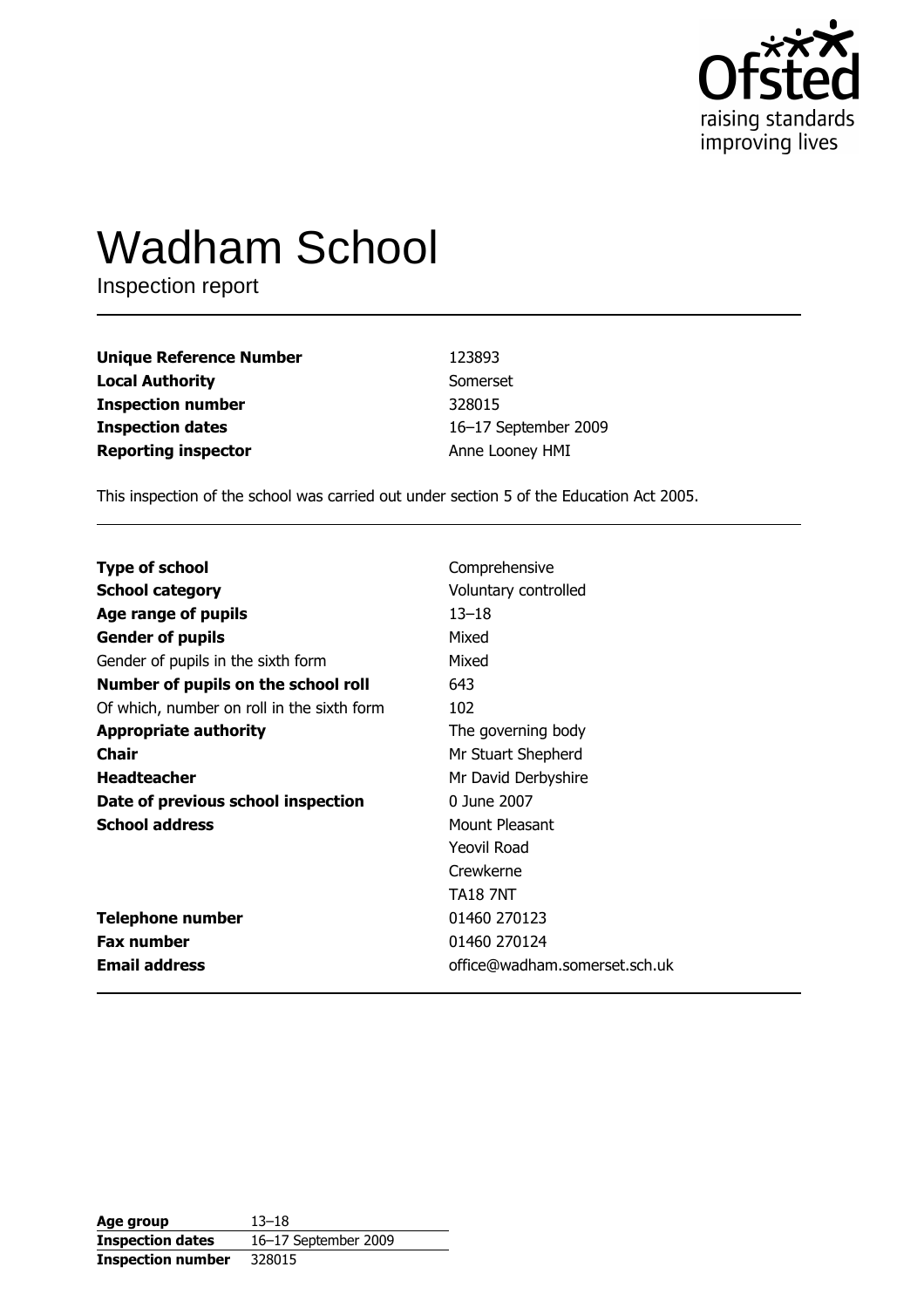The Office for Standards in Education, Children's Services and Skills (Ofsted) regulates and inspects to achieve excellence in the care of children and young people, and in education and skills for learners of all ages. It regulates and inspects childcare and children's social care, and inspects the Children and Family Court Advisory Support Service (Cafcass), schools, colleges, initial teacher training, work-based learning and skills training, adult and community learning, and education and training in prisons and other secure establishments. It rates council children's services, and inspects services for looked after children, safequarding and child protection.

Further copies of this report are obtainable from the school. Under the Education Act 2005, the school must provide a copy of this report free of charge to certain categories of people. A charge not exceeding the full cost of reproduction may be made for any other copies supplied.

If you would like a copy of this document in a different format, such as large print or Braille, please telephone 08456 404045, or email enquiries@ofsted.gov.uk.

You may copy all or parts of this document for non-commercial educational purposes, as long as you give details of the source and date of publication and do not alter the documentation in any way.

Royal Exchange Buildings St Ann's Square Manchester M2 7LA T: 08456 404045 Textphone: 0161 618 8524 E: enquiries@ofsted.gov.uk W: www.ofsted.gov.uk © Crown copyright 2009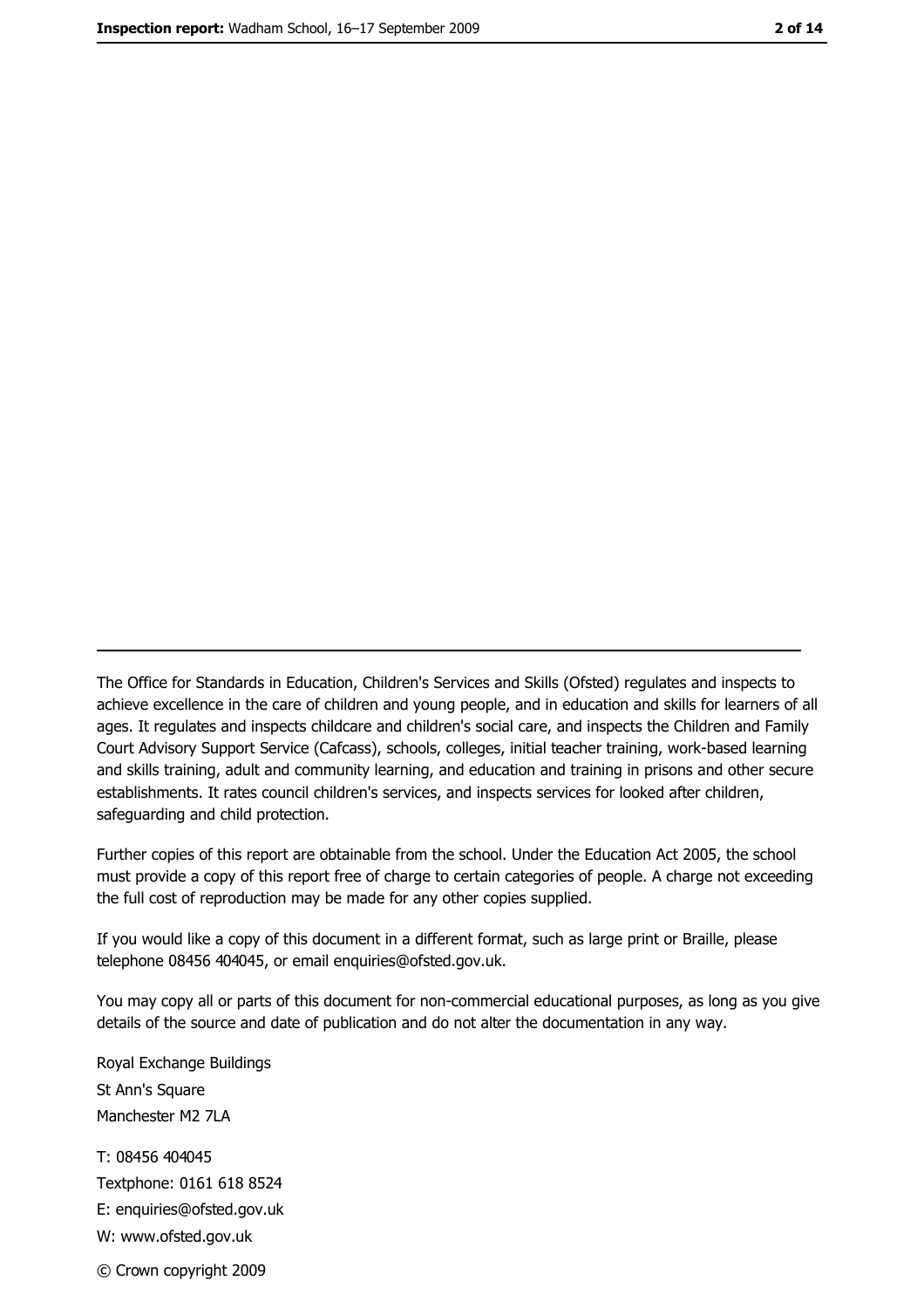# **Introduction**

This inspection was carried out by one of Her Majesty's Inspectors and three additional inspectors. The inspectors visited 23 lessons, and held meetings with the chair of the governing body, staff and groups of students. They observed the school's work and looked at the school's self-evaluation and planning documents, policy documents and students' work. They also scrutinised 81 questionnaires sent in by parents and carers and questionnaires completed by staff and a sample of students.

- the achievement of students throughout the school  $\blacksquare$
- the extent to which provision meets the needs of all students, including the most  $\blacksquare$ able and minority groups, to ensure outcomes are equally strong for all students
- what features of teaching, learning and assessment promote enjoyment and help  $\blacksquare$ students make the best progress they can, given their starting points
- $\blacksquare$ the effectiveness of curriculum team leaders in supporting the school's drive for improvement.

## **Information about the school**

Wadham is considerably smaller than the average secondary school. It serves the small market town of Crewkerne, in which it is situated, as well as Ilminster and the surrounding rural areas. The school has specialist school status in business and enterprise and received re-designation early in 2009. Most students are of White British heritage and a very small percentage do not speak English as their first language. The percentage of students with special educational needs and/or disabilities is well below the national average, as is the number with a statement of special educational needs. Few students are eligible for free school meals. The school has attained Healthy School status.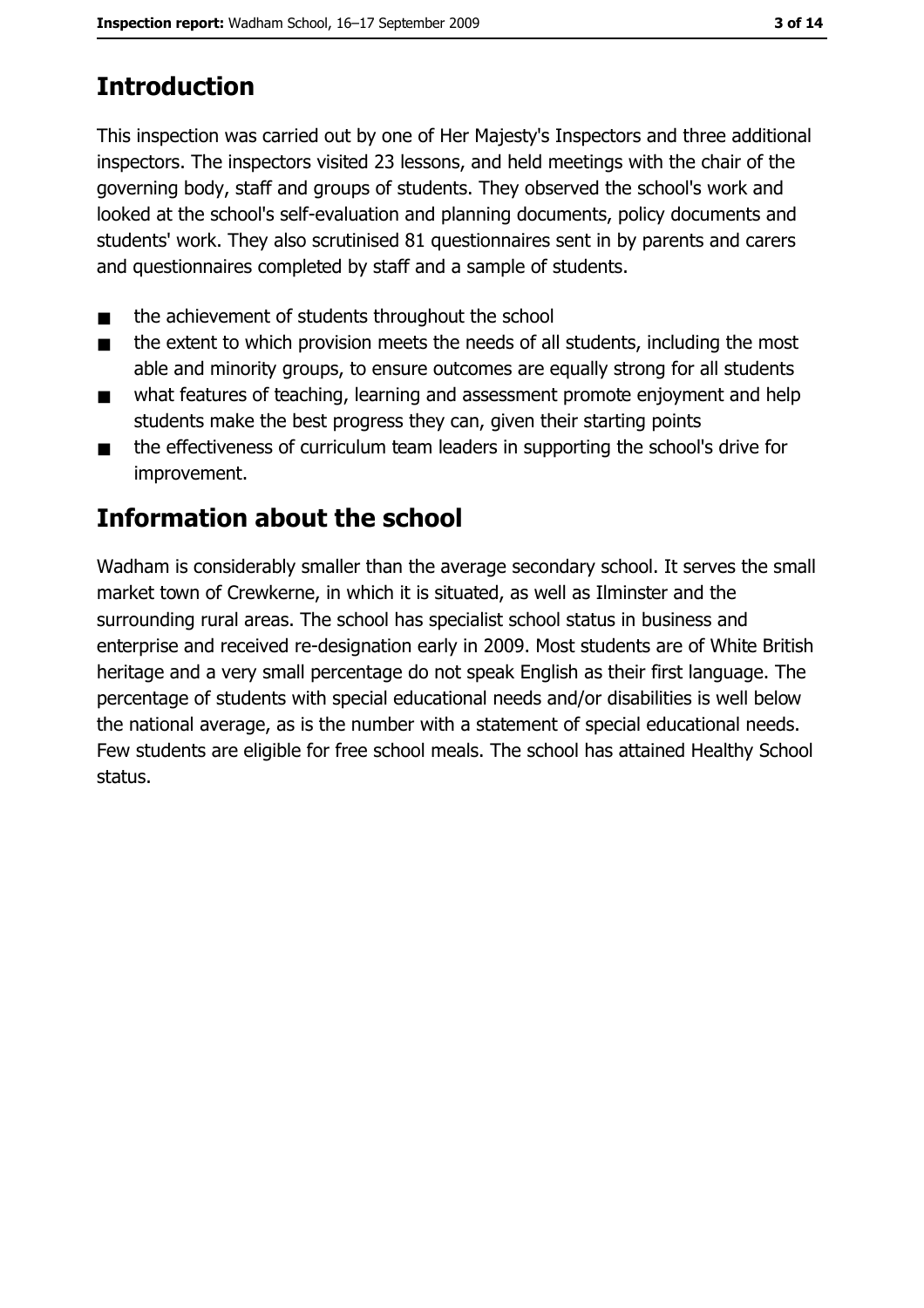## **Inspection judgements**

## Overall effectiveness: how good is the school?

#### The school's capacity for sustained improvement

### **Main findings**

Wadham is a satisfactory school but one which has seen significant improvement in many areas since its last inspection. Attainment, which was low three years ago, has steadily improved. The most recent examination results for those students who have just left Year 11 show a significant rise over previous years. The progress made by different groups over their time at the school has also improved and is securely satisfactory for all students. Students' behaviour is now good and leads to an increasingly positive attitude towards learning. Notably attendance is now above average. Students are welcoming and polite and this contributes to the positive change in perception about the school in the community.

Outcomes for students in the sixth form are satisfactory and progress for students in Years 12 and 13 has been constrained by a lack of consistent assessment and tracking of progress.

The school cares for and supports its students well. A number of parents who responded to the questionnaire referred to the accessibility of the school and of the ease of contact with your staff. The school provides particularly good support to students who are potentially vulnerable as well as tailoring provision for those students whose behaviour might otherwise exclude them from education and examination success.

The curriculum serves the students' needs well. There is good breadth and balance, and the flexibility with which courses are offered in different year groups means that the curriculum is becoming increasingly personalised. The careful transition arrangements with the feeder middle schools ensure students settle in quickly and help teachers build on the knowledge students bring with them. Students in Year 9 told an inspector that it felt as if they had been at the school 'for ever'.

The overall quality of teaching and the use of assessment are satisfactory. Whilst there is an increasing amount of good teaching, the quality is not yet consistent in all subjects. The senior and middle leaders have an accurate and detailed knowledge of the strengths and areas for development of the school and of teaching in particular. There are well-conceived plans of how individual teachers can improve their practice.

The school exploits its partnerships well through its specialist status role and through other networks. The school's formal promotion of community cohesion is less well developed, although the school itself is clearly a cohesive unit and the senior leaders are well aware of the school's rôle in, and impact on, the local and wider community.

The school is particularly well led by the headteacher, whose focus on improved behaviour, teaching and learning has really moved the school forward and succeeded in raising attainment. He has been well supported by a committed and skilled senior

| 3 |  |
|---|--|
|   |  |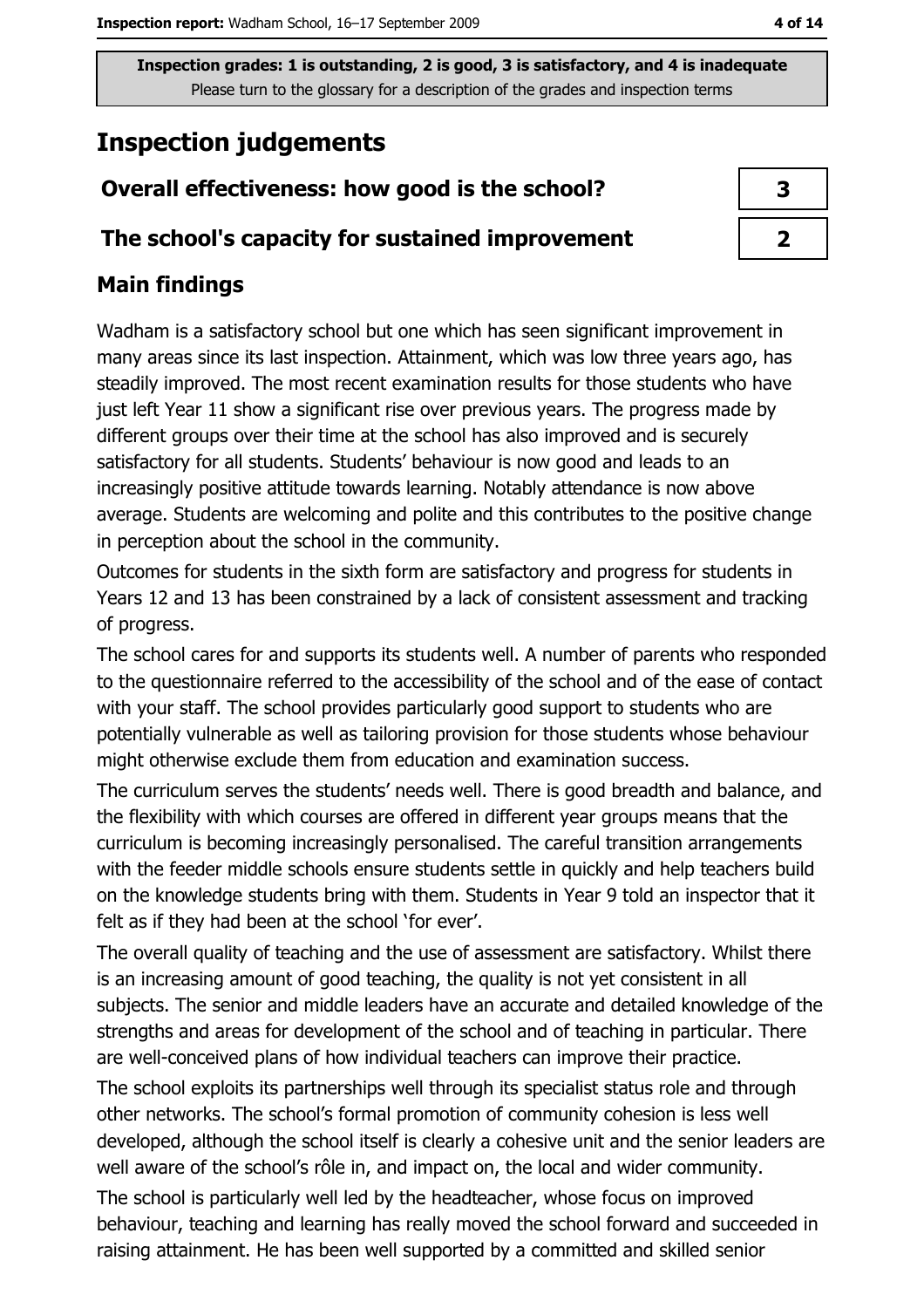leadership team and, latterly, by the effective curriculum team leaders. This change has not happened overnight and has necessitated concerted hard work from all staff. One teacher commented, 'I am proud to have been part of the journey this school is making.' The strength of the leadership at all levels ensures that the school has good capacity to improve.

#### What does the school need to do to improve further?

- Continue the focus on improved teaching and learning by developing teacher  $\blacksquare$ expertise in planning for progress and in assessment.
- Develop a more rigorous approach to the promotion of community cohesion.  $\blacksquare$
- $\blacksquare$ Improve outcomes for students in the sixth form by improving the quality of teaching, assessment and tracking.

#### **Outcomes for individuals and groups of pupils**

Students' overall achievement is satisfactory. They make at least sound progress in lessons. The vast majority show an interest in their work, try hard and respond best to lessons where the pace is neither too slow nor too fast. They enjoy active practical learning but are also aware of the need to plan and analyse in subjects such as design technology. Students respond and learn well when tasks are at the right level for them. or are personalised. Higher attaining students are keen to extend their learning and generate ideas. When explanations are unclear, or the pace of the lesson is inappropriate, students can be negative towards their work.

Historically, attainment has been low but over the last three years, it has gradually improved to the point in summer 2009 when the percentage of students attaining five A\* to C grades including English and mathematics reached 54%. This is a considerable increase with a cohort of students of similar prior attainment to those in former years. The school's data show that the students currently in Years 10 and 11 are on target to continue the upward trend and make at least satisfactory progress.

There is no disparity between the progress made by groups of students. In the past, students identified by the school as having special educational needs and/or disabilities did not achieve as well as their peers. This is no longer the case. More higher ability students attained the highest grades at GCSE in 2009 but the school is still correctly targeting this group to achieve even better.

Students say they usually feel safe at school. A small minority of students who returned the questionnaires or who spoke to inspectors say that there are occasions when they do not feel as safe. They told inspectors that this is to do with students congregating in groups in areas in the school grounds. They do, however, say that the school staff are vigilant around the school and monitor behaviour well. They assert that any bullying is dealt with effectively by the school. Students have a good understanding of what constitutes healthy living, acknowledging that not everyone makes use of the healthy option in the school canteen. Students value the school community and large numbers volunteer to hold positions of responsibility, such as on the school council, as guides on

 $\overline{\mathbf{3}}$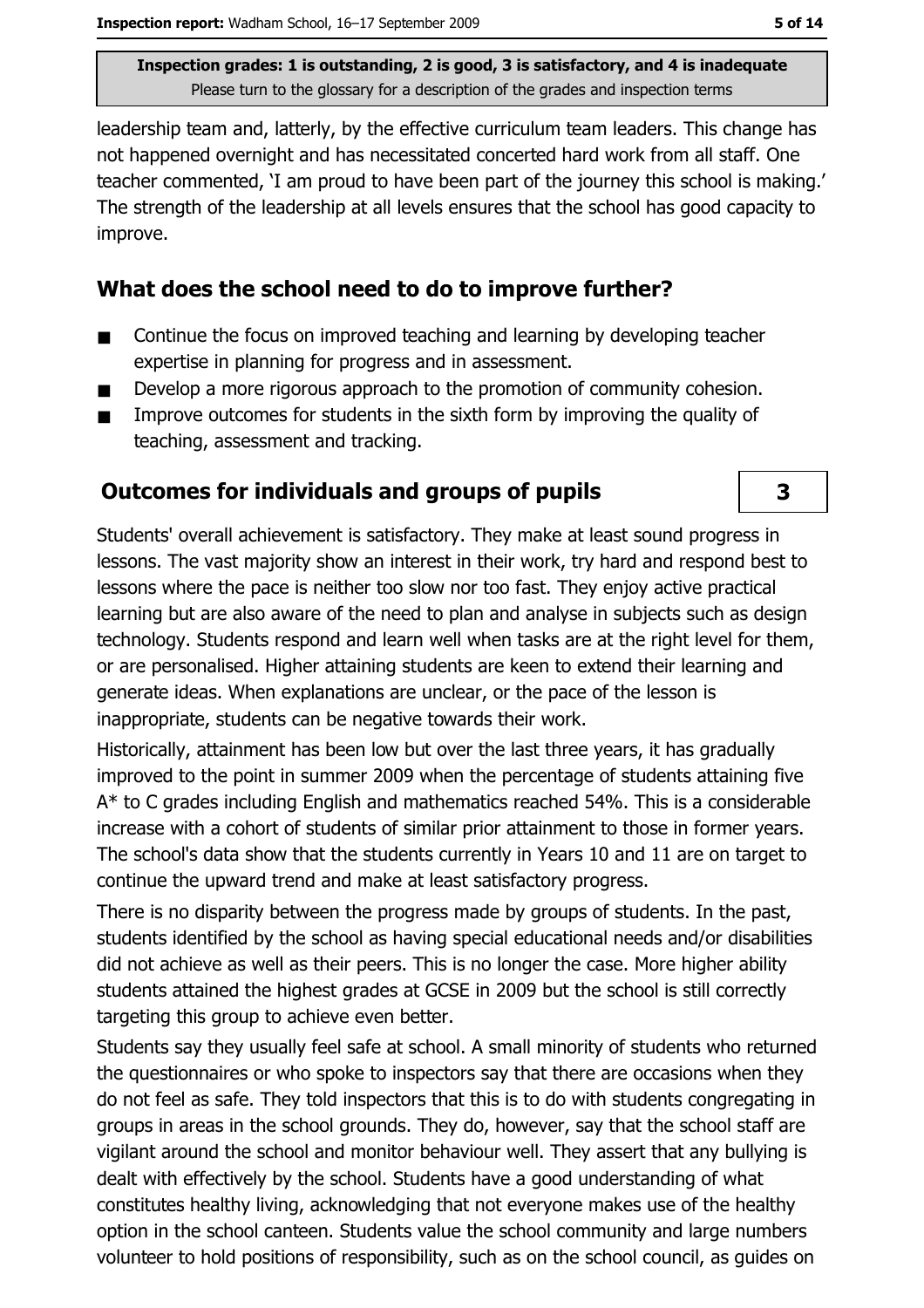open mornings or as head student team members in the sixth form. Students feel that they develop good workplace skills and see the link between the school's specialism and those skills. They have a good sense of right and wrong and have chances to develop cultural understanding through the curriculum. They understand diversity even if their contact with multi-cultural Britain is limited.

These are the grades for pupils' outcomes

| Pupils' achievement and the extent to which they enjoy their learning                                                     |   |  |
|---------------------------------------------------------------------------------------------------------------------------|---|--|
| Taking into account:<br>Pupils' attainment <sup>1</sup>                                                                   | 3 |  |
| The quality of pupils' learning and their progress                                                                        | 3 |  |
| The quality of learning for pupils with special educational needs and/or<br>disabilities and their progress               |   |  |
| The extent to which pupils feel safe                                                                                      |   |  |
| <b>Pupils' behaviour</b>                                                                                                  |   |  |
| The extent to which pupils adopt healthy lifestyles                                                                       |   |  |
| The extent to which pupils contribute to the school and wider community                                                   |   |  |
| The extent to which pupils develop workplace and other skills that will<br>contribute to their future economic well-being |   |  |
| Taking into account:<br>Pupils' attendance <sup>1</sup>                                                                   |   |  |
| The extent of pupils' spiritual, moral, social and cultural development                                                   |   |  |

#### How effective is the provision?

The school's training for staff on teaching and learning, the regular monitoring of classroom practice and the targeted support for individual teachers has led to a rise in the proportion of good teaching. Teachers are managing behaviour well and have good relationships with their students. In the best lessons, these elements are now being exploited well as foundations on which to build improved learning and assessment. In lessons where the focus remains more on behaviour management, teachers concentrate on task completion rather than on a structured plan for learning with clear and specific learning objectives. The use of assessment to establish what next needs to be learned is still patchy. There is good use of ongoing assessment in mathematics and lesson

The grades for attainment and attendance are: 1 is high; 2 is above average; 3 is broadly average; and 4 is low.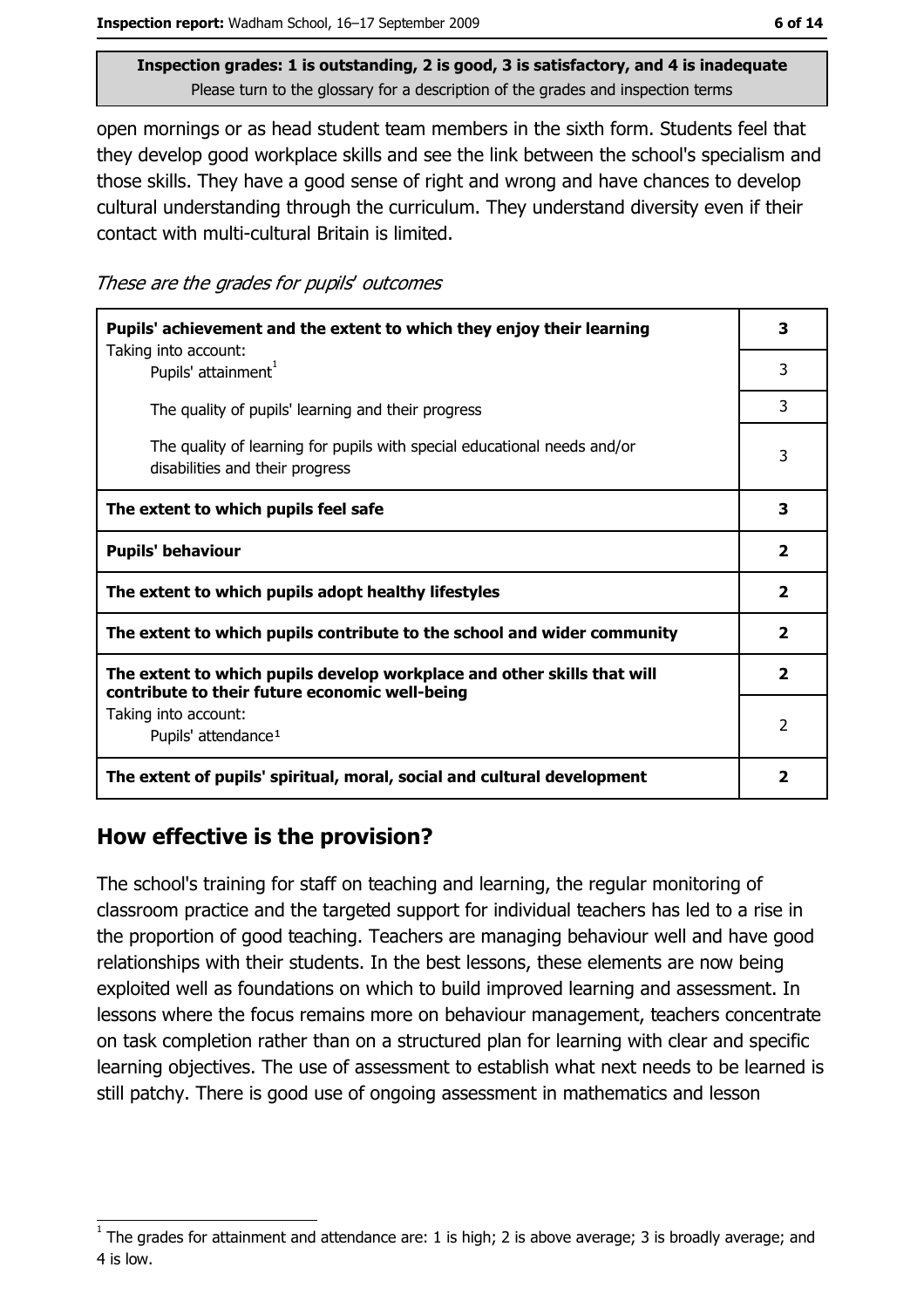endings are used well in art to develop students' use of technical language and to raise expectations of what can be achieved. Marking is very good in some subjects but students report that it is of varying use. The practice of highlighting good features in English work and identifying specific targets gives students a clear idea of what needs to be improved. Teachers use a range of resources and technology is used regularly and appropriately in all classrooms. The school is now focusing on the development of more independent learning. Some small-group and independent learning was observed during the inspection but in a limited range of subjects.

The curriculum has been well designed to meet the needs of a great variety of students. By the end of Year 9, students have embarked upon their examination courses and this gives them, in the words of one student, a 'head start'. In Years 10 and 11, students take a range of academic and vocational courses or they can receive a programme tailored to their needs. The school's specialist status has had a positive impact on the increased uptake of business education courses in Years 10 and 11 and on the enterprise activities which involve these students in outreach work in feeder first schools. There is a broad range of well-supported extra-curricular activities, many of which promote team work. The number of students following a modern languages course in Years 10 and 11 is below the national benchmark. The school's self-evaluation identifies the need for this to be addressed.

The school provides a caring environment which gives good support to all students. The personal, social and health education programme develops well the students' understanding of issues related to their well-being and their educational choices. The school works effectively with a variety of outside agencies to ensure that students' needs are met.

| The quality of teaching                                                                                    |  |
|------------------------------------------------------------------------------------------------------------|--|
| Taking into account:<br>The use of assessment to support learning                                          |  |
|                                                                                                            |  |
| The extent to which the curriculum meets pupils' needs, including, where<br>relevant, through partnerships |  |
| The effectiveness of care, guidance and support                                                            |  |

#### How effective are leadership and management?

The headteacher's clarity of vision of what will take the school forward has been the driving force behind the improvements in outcomes for students. His focus on improving behaviour and on teaching and learning has been relentless and his approach rigorous and long term. He has been effectively supported by, and has exploited well, the varied skills of his senior leadership team. This collaboration has been further strengthened by the development of the role of the curriculum team leaders. This is a significant improvement since the time of the last inspection.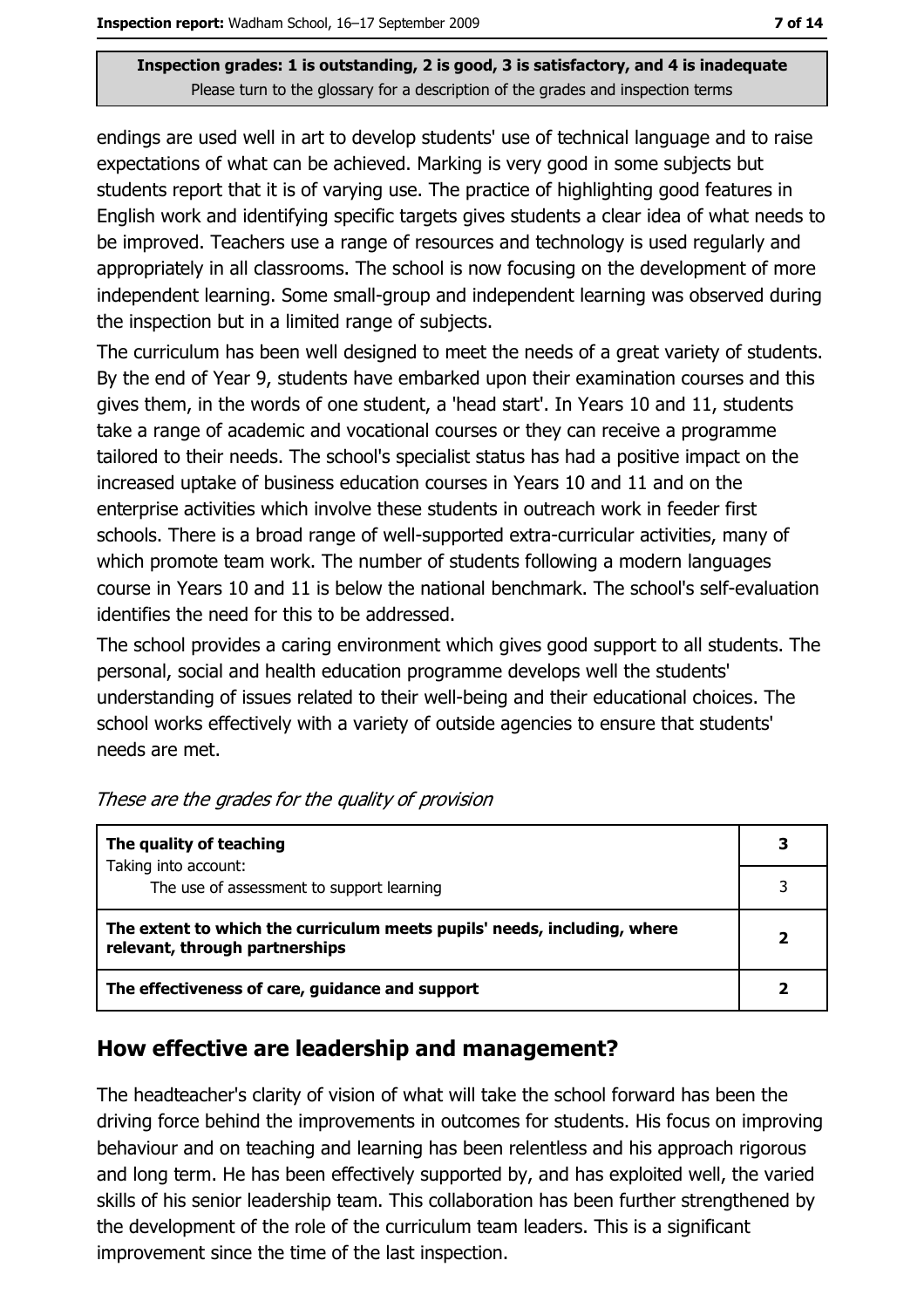These curriculum team leaders play a key part in ensuring that challenging targets are applied in the context of their subjects. Raising achievement plans in each subject identify objectives for different groups of students and specify exactly how these students will meet their objectives in their work. Regular monitoring of the work of the subject areas ensures that teachers and managers are clearly aware of the progress groups and individuals are making. This helps them intervene in a timely fashion when there is any underachievement.

The governing body has an informed corporate view of the school's priorities and provides challenge through their committee structure. The governors hold the school well to account through regular reports and they monitor the achievement of all groups. They are working closely with the senior leaders to reduce a sizeable budget deficit and to improve value for money.

The school's approach to improving achievement is inclusive. It has also taken concerted action to promote equal opportunities on behalf of minority groups of students in the school. The formal promotion of community cohesion by the leadership is not as effective.

Partnerships are cultivated well to ensure that students receive good care and learning opportunities. The headteacher himself plays a leading  $r\square \square$  in developing the 14'19 provision in South Somerset and this brings benefits to the school. The school also engages well with parents and makes effective use of its website as an alternative method of communicating. Communication is regular and of good quality.

All safeguarding regulations and duties are met and arrangements and policies are in line with government requirements and are systematically reviewed.

| The effectiveness of leadership and management in embedding ambition and<br>driving improvement                                                                     |                         |
|---------------------------------------------------------------------------------------------------------------------------------------------------------------------|-------------------------|
| Taking into account:<br>The leadership and management of teaching and learning                                                                                      | $\mathcal{P}$           |
| The effectiveness of the governing body in challenging and supporting the<br>school so that weaknesses are tackled decisively and statutory responsibilities<br>met |                         |
| The effectiveness of the school's engagement with parents and carers                                                                                                | $\overline{\mathbf{2}}$ |
| The effectiveness of partnerships in promoting learning and well-being                                                                                              | $\overline{\mathbf{2}}$ |
| The effectiveness with which the school promotes equality of opportunity and<br>tackles discrimination                                                              |                         |
| The effectiveness of safeguarding procedures                                                                                                                        |                         |
| The effectiveness with which the school promotes community cohesion                                                                                                 |                         |
| The effectiveness with which the school deploys resources to achieve<br>value for money                                                                             |                         |

These are the grades for leadership and management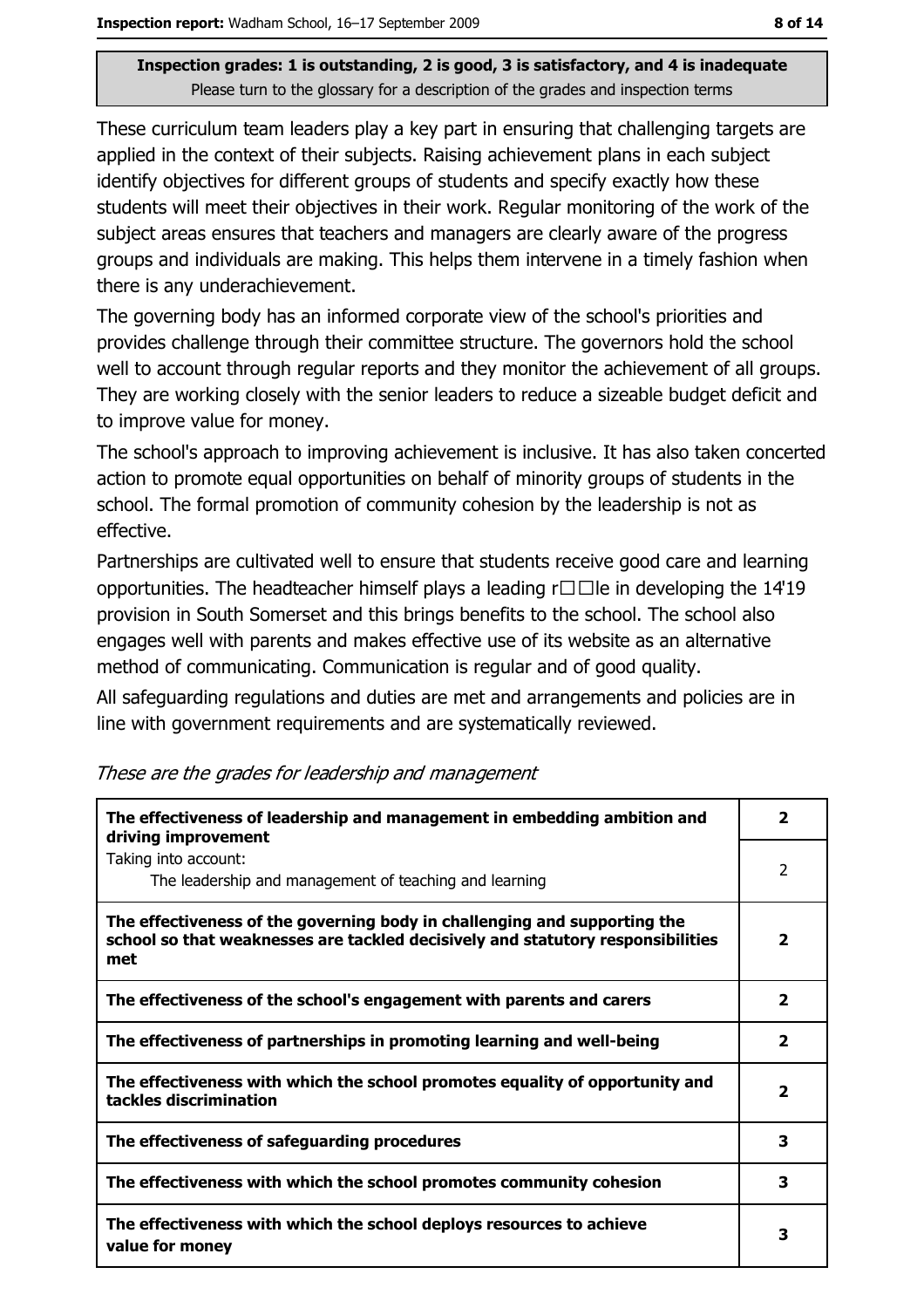#### **Sixth form**

Outcomes for students in the sixth form are satisfactory. Attainment in external examinations at the end of Years 12 and 13 has been below average in recent vears. There was some improvement in the average points score in 2009 but attainment remained below average and the progress the students made over their time in the sixth form still varied too much between subjects. Success in geography has been consistent but it has been the exception.

Students show maturity in lessons and are aware of their responsibility for independent learning although they do admit to finding it difficult to sustain the momentum. Those students who take on positions of responsibilities are highly committed to the school and the younger students. There is a strong sense of team working, particularly in Year 13, and students show initiative in their own enterprise activities, such as setting up a school magazine.

There is an appropriately broad curriculum although the size of the sixth form does pose some constraints on the number and variety of courses which can be offered. As in the main school, teaching is only satisfactory overall as it does not yet consistently have the characteristics that would make it good. The assessment and tracking system has, to date, been variably applied and as a result students have not been fully aware of their progress. This has been recognised by the new director of learning for the sixth form and updated procedures are now in place. These have not yet had time to have an impact.

| Overall effectiveness of the sixth form                         |  |  |
|-----------------------------------------------------------------|--|--|
| Taking into account:<br>Outcomes for students in the sixth form |  |  |
| The quality of provision in the sixth form                      |  |  |
| Leadership and management of the sixth form                     |  |  |

These are the grades for the sixth form

#### **Views of parents and carers**

Of the parents and carers who responded to the questionnaire, the large majority showed a good level of satisfaction with the school. Those who wrote positive comments referred to the school as 'supportive' and 'improved'. A few parents felt that there was not a sufficient focus on healthy living. The inspection team felt that the school supported the students sufficiently in staying healthy.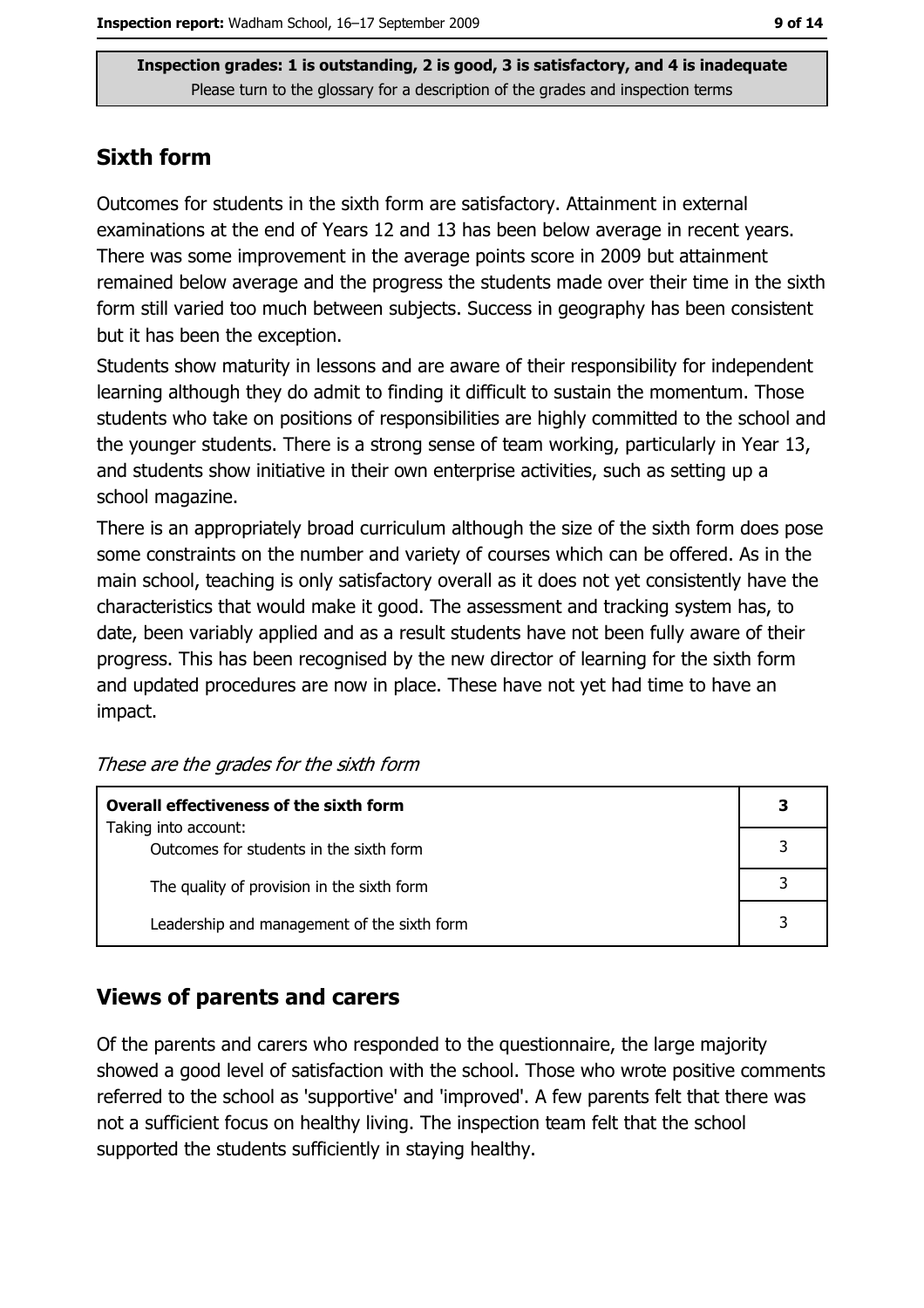#### Responses from parents and carers to Ofsted's questionnaire

Ofsted invited all the registered parents and carers of pupils registered at Wadham School to complete a questionnaire about their views of the school.

In the questionnaire, parents and carers were asked to record how strongly they agreed with 12 statements about the school.

The inspection team received 81 completed questionnaires by the end of the on-site inspection. In total, there are 643 pupils registered at the school.

| <b>Statements</b>                                                                                                                                                                                                                                       | <b>Strongly</b><br><b>Agree</b> |               | <b>Agree</b> |               | <b>Disagree</b> |                |                | <b>Strongly</b><br>disagree |
|---------------------------------------------------------------------------------------------------------------------------------------------------------------------------------------------------------------------------------------------------------|---------------------------------|---------------|--------------|---------------|-----------------|----------------|----------------|-----------------------------|
|                                                                                                                                                                                                                                                         | <b>Total</b>                    | $\frac{1}{2}$ | <b>Total</b> | $\frac{0}{0}$ | <b>Total</b>    | $\frac{1}{2}$  | <b>Total</b>   | $\frac{1}{2}$               |
| My child enjoys school                                                                                                                                                                                                                                  | 29                              | 35            | 43           | 53            | 3               | 3              | 4              | 4                           |
| The school keeps my child<br>safe                                                                                                                                                                                                                       | 27                              | 33            | 44           | 54            | 5               | 6              | $\overline{2}$ | $\overline{2}$              |
| The school informs me<br>about my child's progress                                                                                                                                                                                                      | 26                              | 32            | 39           | 48            | 8               | 9              | 1              | $\mathbf{1}$                |
| My child is making enough<br>progress at this school                                                                                                                                                                                                    | 24                              | 29            | 41           | 50            | 9               | 11             | 0              | 0                           |
| The teaching is good at this<br>school                                                                                                                                                                                                                  | 22                              | 27            | 50           | 61            | 5               | 6              | 1              | $\mathbf{1}$                |
| The school helps me to<br>support my child's learning                                                                                                                                                                                                   | 19                              | 23            | 40           | 49            | 10              | 12             | $\overline{2}$ | $\overline{2}$              |
| The school helps my child to<br>have a healthy lifestyle                                                                                                                                                                                                | 17                              | 20            | 41           | 50            | 13              | 16             | 0              | $\mathbf 0$                 |
| The school makes sure that<br>my child is well prepared for<br>the future (for example<br>changing year group,<br>changing school, and for<br>children who are finishing<br>school, entering further or<br>higher education, or<br>entering employment) | 22                              | 27            | 39           | 48            | 5               | 6              | 1              | $\mathbf{1}$                |
| The school meets my child's<br>particular needs                                                                                                                                                                                                         | 20                              | 24            | 44           | 54            | 6               | 7              | $\overline{2}$ | $\overline{2}$              |
| The school deals effectively<br>with unacceptable behaviour                                                                                                                                                                                             | 18                              | 22            | 43           | 53            | 6               | $\overline{7}$ | 5              | 6                           |
| The school takes account of<br>my suggestions and<br>concerns                                                                                                                                                                                           | 14                              | 17            | 40           | 49            | 10              | 12             | 4              | $\overline{4}$              |
| The school is led and<br>managed effectively                                                                                                                                                                                                            | 27                              | 33            | 38           | 46            | 5               | 6              | $\overline{2}$ | $\overline{2}$              |
| Overall, I am happy with my<br>child's experience at this<br>school                                                                                                                                                                                     | 29                              | 35            | 40           | 49            | 6               | 7              | 3              | 3                           |

The table above summarises the responses that parents and carers made to each statement. The percentages indicate the proportion of parents and carers giving that response out of the total number of completed questionnaires. Where one or more parents and carers chose not to answer a particular question, the percentages will not add up to 100%.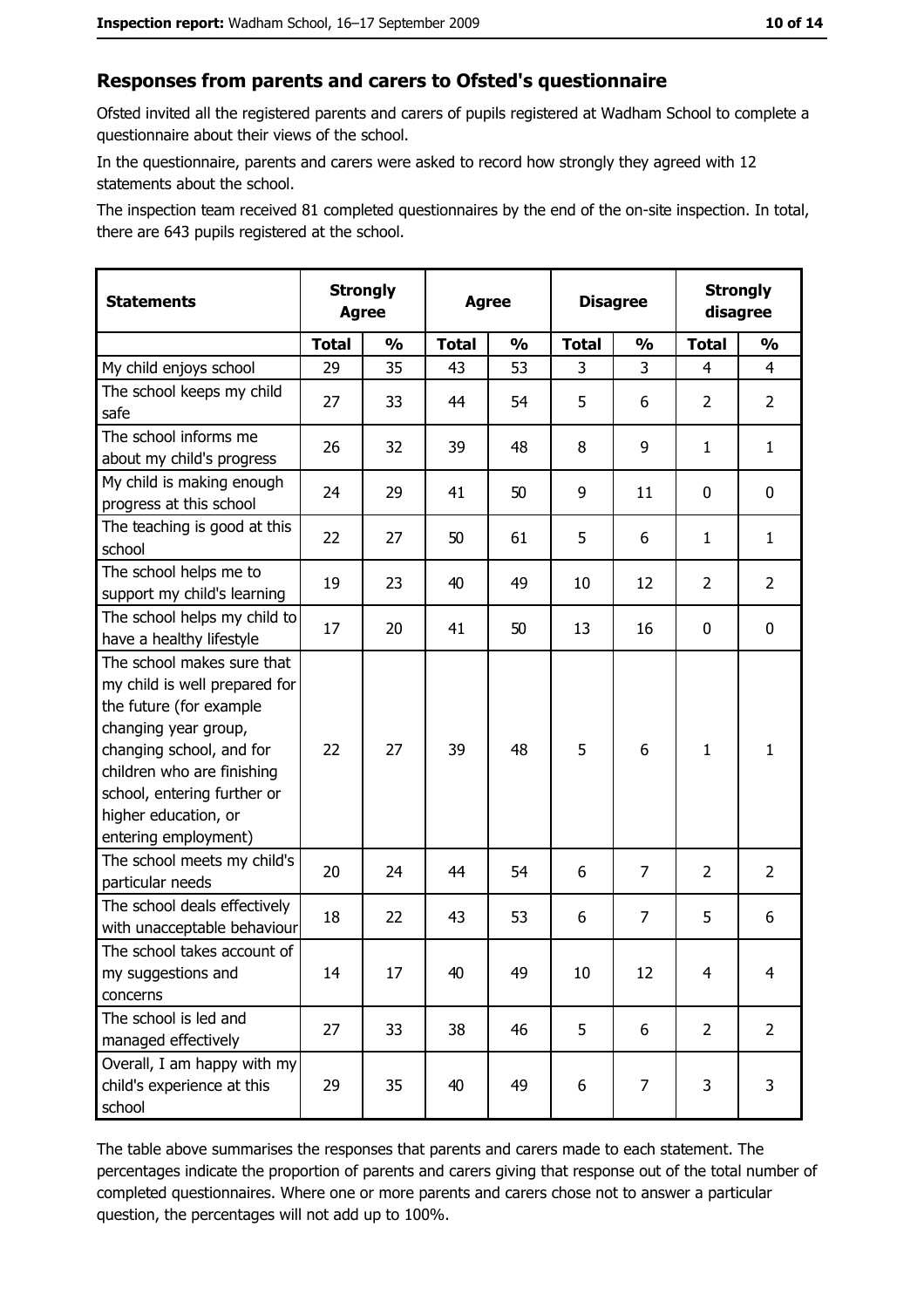## Glossary

| Grade   | <b>Judgement</b> | <b>Description</b>                                                                                                                                                                                                               |
|---------|------------------|----------------------------------------------------------------------------------------------------------------------------------------------------------------------------------------------------------------------------------|
| Grade 1 | Outstanding      | These features are highly effective. An oustanding<br>school provides exceptionally well for its pupils' needs.                                                                                                                  |
| Grade 2 | Good             | These are very positive features of a school. A school<br>that is good is serving its pupils well.                                                                                                                               |
| Grade 3 | Satisfactory     | These features are of reasonable quality. A satisfactory<br>school is providing adequately for its pupils.                                                                                                                       |
| Grade 4 | Inadequate       | These features are not of an acceptable standard. An<br>inadequate school needs to make significant<br>improvement in order to meet the needs of its pupils.<br>Ofsted inspectors will make further visits until it<br>improves. |

#### What inspection judgements mean

#### Overall effectiveness of schools inspected between September 2007 and July 2008

|                       | Overall effectiveness judgement (percentage of<br>schools) |      |                     |                   |  |
|-----------------------|------------------------------------------------------------|------|---------------------|-------------------|--|
| <b>Type of school</b> | <b>Outstanding</b>                                         | Good | <b>Satisfactory</b> | <b>Inadequate</b> |  |
| Nursery schools       | 39                                                         | 58   | 3                   | 0                 |  |
| Primary schools       | 13                                                         | 50   | 33                  | 4                 |  |
| Secondary schools     | 17                                                         | 40   | 34                  | 9                 |  |
| Sixth forms           | 18                                                         | 43   | 37                  | $\overline{2}$    |  |
| Special schools       | 26                                                         | 54   | 18                  | $\overline{2}$    |  |
| Pupil referral units  | 7                                                          | 55   | 30                  | 7                 |  |
| All schools           | 15                                                         | 49   | 32                  | 5                 |  |

New school inspection arrangements were introduced on 1 September 2009. This means that inspectors now make some additional judgements that were not made previously.

The data in the table above were reported in The Annual Report of Her Majesty's Chief Inspector of Education, Children's Services and Skills 2007/08.

Percentages are rounded and do not always add exactly to 100. Secondary school figures include those that have sixth forms, and sixth form figures include only the data specifically for sixth form inspection judgements.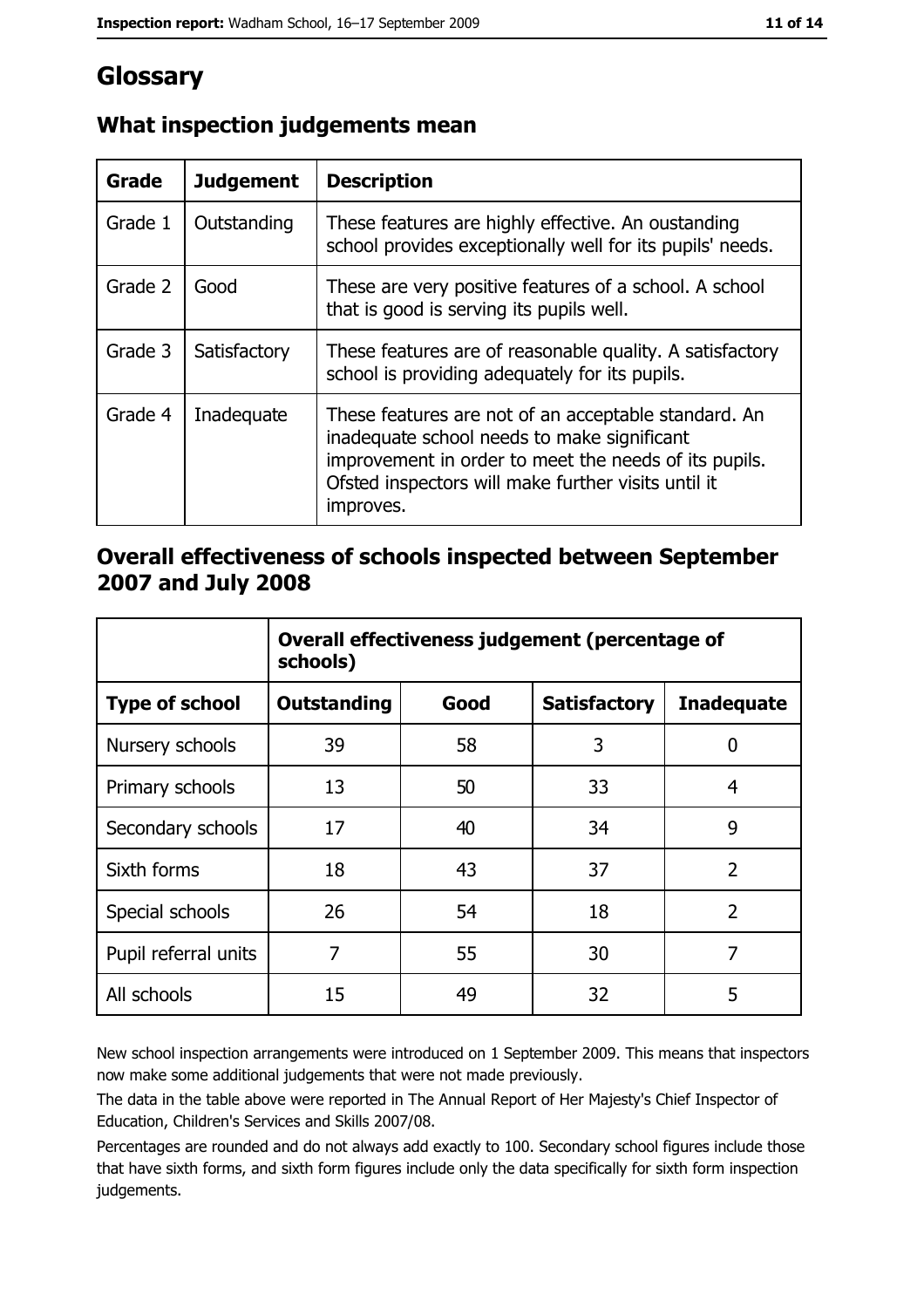## **Common terminology used by inspectors**

| Achievement:                  | the progress and success of a pupil in<br>their learning, development or training.                                                                                                                                                                                                                           |
|-------------------------------|--------------------------------------------------------------------------------------------------------------------------------------------------------------------------------------------------------------------------------------------------------------------------------------------------------------|
| Attainment:                   | the standard of the pupils' work shown by<br>test and examination results and in<br>lessons.                                                                                                                                                                                                                 |
| Capacity to improve:          | the proven ability of the school to<br>continue improving. Inspectors base this<br>judgement on what the school has<br>accomplished so far and on the quality of<br>its systems to maintain improvement.                                                                                                     |
| Leadership and management:    | the contribution of all the staff with<br>responsibilities, not just the headteacher,<br>to identifying priorities, directing and<br>motivating staff and running the school.                                                                                                                                |
| Learning:                     | how well pupils acquire knowledge,<br>develop their understanding, learn and<br>practise skills and are developing their<br>competence as learners.                                                                                                                                                          |
| <b>Overall effectiveness:</b> | inspectors form a judgement on a school's<br>overall effectiveness based on the findings<br>from their inspection of the school. The<br>following judgements, in particular,<br>influence what the overall effectiveness<br>judgement will be.                                                               |
|                               | The school's capacity for sustained<br>improvement.<br>Outcomes for individuals and groups<br>of pupils.<br>The quality of teaching.<br>The extent to which the curriculum<br>meets pupil's needs, including where<br>relevant, through partnerships.<br>The effectiveness of care, guidance<br>and support. |
| Progress:                     | the rate at which pupils are learning in<br>lessons and over longer periods of time. It<br>is often measured by comparing the<br>pupils' attainment at the end of a key<br>stage with their attainment when they<br>started.                                                                                 |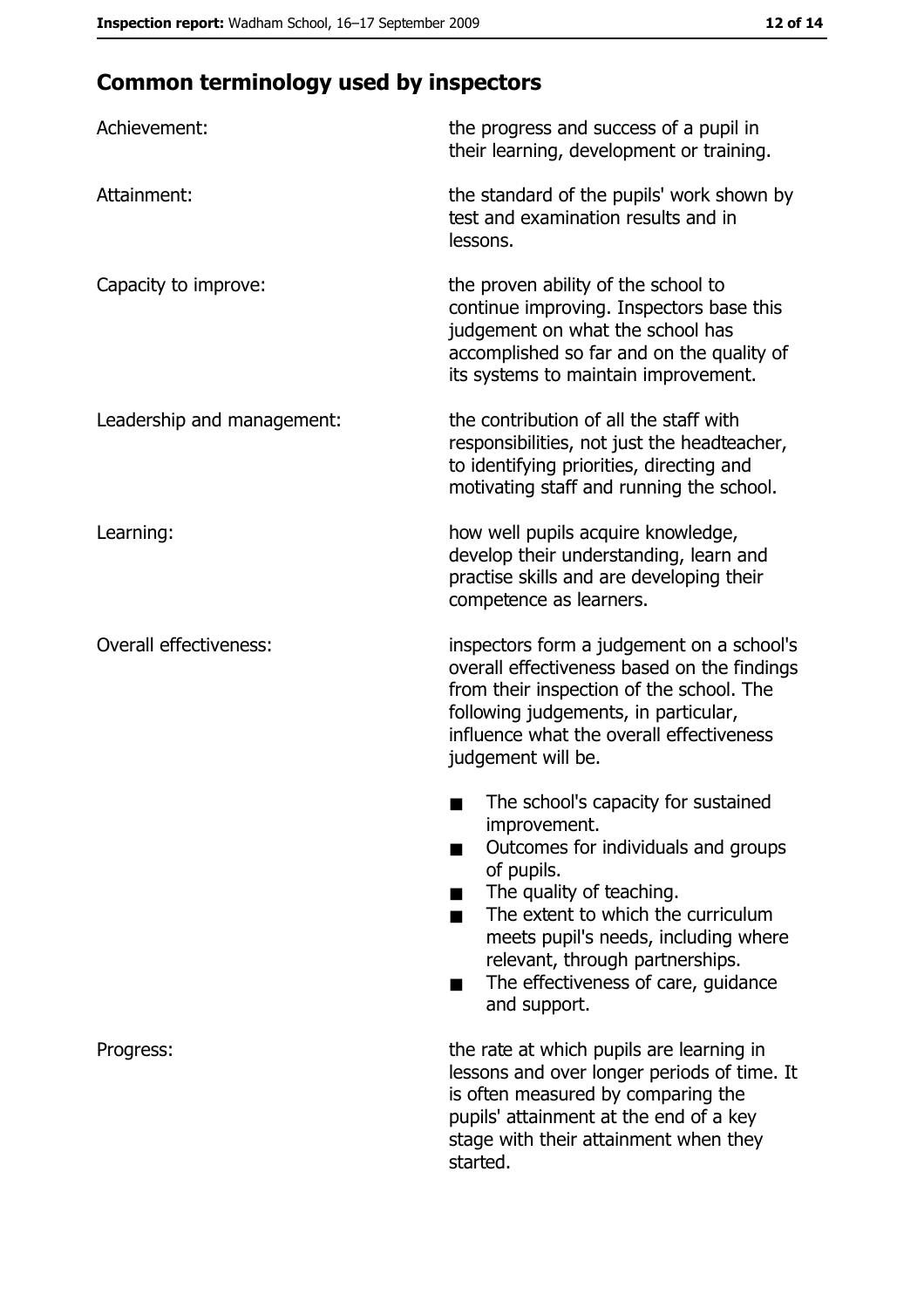This letter is provided for the school, parents and carers to share with their children. It describes Ofsted's main findings from the inspection of their school.



#### 21 September 2009

**Dear Students** 

Inspection of Wadham School, Crewkerne TA18 7NT

Thank you for taking the time to talk to us when we visited your school on 16 and 17 September 2009. We found you very welcoming and willing to share your views with us. We were particularly impressed by the way in which the students in Year 9 had settled into the school.

Wadham is a satisfactory school but one which has improved in many areas since it was last inspected. Examination results have got better and were particularly good in August 2009. All students now make securely satisfactory progress. We felt that you were now taking learning more seriously and we judged your behaviour to be good. We were very pleased to see how much your attendance has improved. It is also now good.

We think that the school provides you with a good curriculum choice. It cares for all of you well and keeps a very careful eye on how you are performing in all your subjects. Your headteacher has been very keen to improve the quality of teaching and has been supported well by the other senior leaders and the subject leaders. Teaching is improving but is not vet consistently good in all subjects. Teachers are working hard to involve you more in your learning and to get you to work more independently. You can help by continuing to behave well and working sensibly on your own or in groups.

We have asked the school to:

- $\blacksquare$ continue to work on improving the quality of teaching and learning, with teachers concentrating on how they plan for you to make progress
- develop further how the school links with the communities of Crewkerne, Ilminster  $\blacksquare$ and the villages the school serves, and the wider world
- improve outcomes for students in the sixth form by tracking progress more  $\blacksquare$ effectively.

Yours faithfully

Anne Looney

Her Majesty's Inspector

(on behalf of the inspection team)